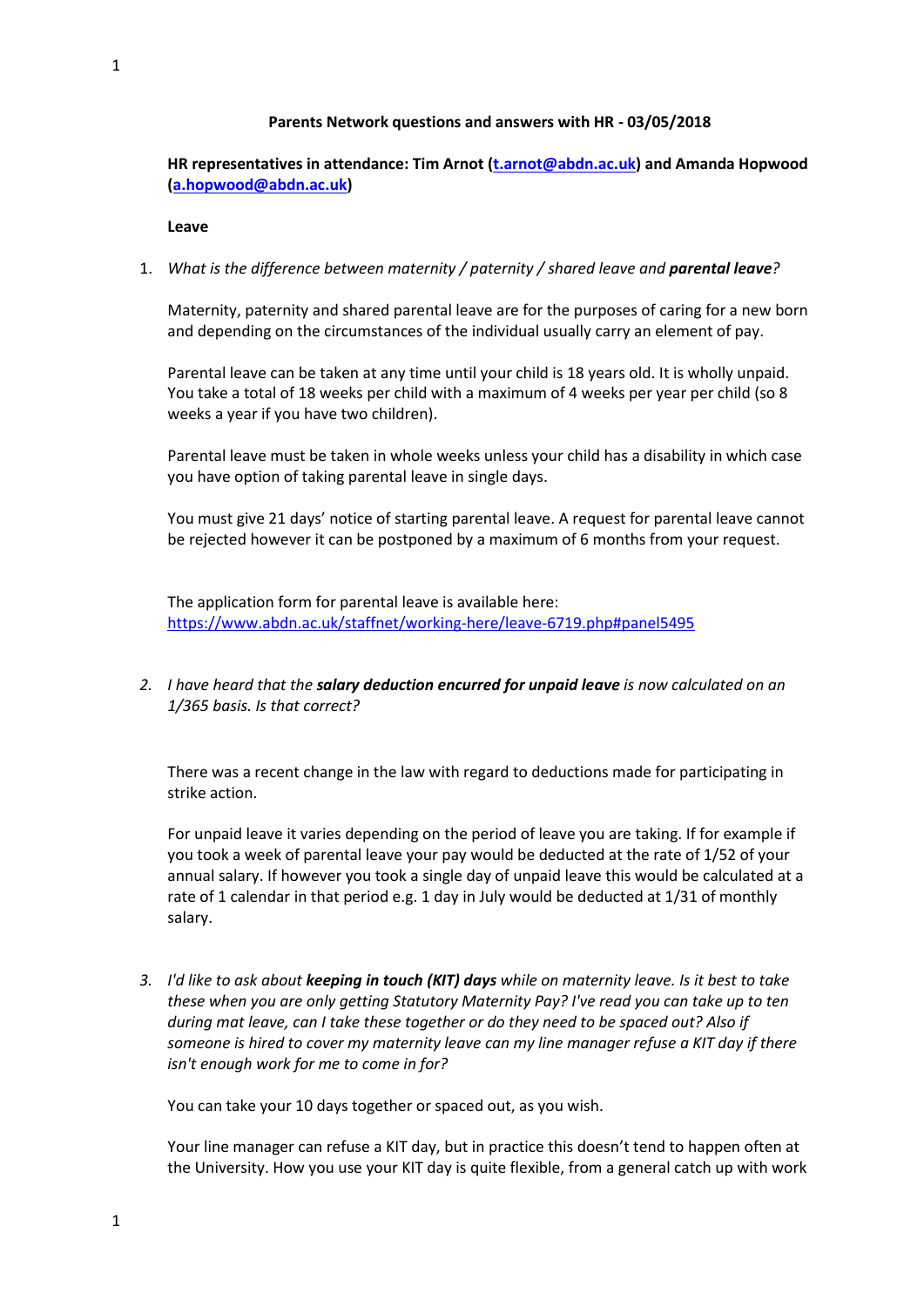to attending conferences or events.

During periods of full pay you would not receive any additional pay for KIT days as you are already in receipt of full pay. During periods of Statutory Maternity Leave you would receive the difference between full pay and Statutory Maternity Pay and during periods of no pay you would receive full pay. Bear in mind that KIT days are tax and national insurance deductible as normal and are pensionable.

Those on Shared Parental Leave are entitled to SPLIT (Shared Parental Leave In Touch) days but are allowed up to 20 days.

*4. When my child is sick, do I need to go on sick leave myself?*

No sick leave is for when you are sick.

The University has an Urgent Domestic Distress policy which allows staff to take time to immediately care for a child or dependent and organise arrangements if further care is required. The purpose of this policy is for immediate care and making arrangements not for on-going time off.

If you are unable to make alternative arrangements you can use annual leave, unpaid leave, or if it is a serious matter you Head of School/Section may consider compassionate leave (paid or unpaid).

*5. When taking shared maternity leave. After 26 weeks Ordinary Maternity Leave (OML) and the rest of the leave you take the policy states "You agree that you will return to post for a minimum of 6 months(26 weeks) following your period of maternity leave". When taking shared Maternity leave if Mother takes 10 weeks and the Father takes 16 weeks is the time is the return time measured pro-rata? In this example the mother would return for 10 weeks and the father 16 weeks.* 

By opting in to receive Occupational Shared Parental Pay you commit to return to work for a minimum of 6 months following the period of leave. If you were to resign from your role earlier than the full 6 months you are required to repay the occupational element of the pay you received. The amount is pro-rated to the amount of time you have returned to work.

For example if you had returned to work for 3 months you would be required to repay 50% of the occupational element of the pay you received. If you return to work for 5 months you would be required to repay 16.6% of the occupational element.

*6. I will be on mat leave as of May and as this stand, my fixed term post ends approx 4 weeks after I'm due to return to work next year. I have been told by HR that someone from the Redeployment team will contact me in due course, but I want to know what my rights and responsibilities are as someone on a fixed term contract on mat leave.*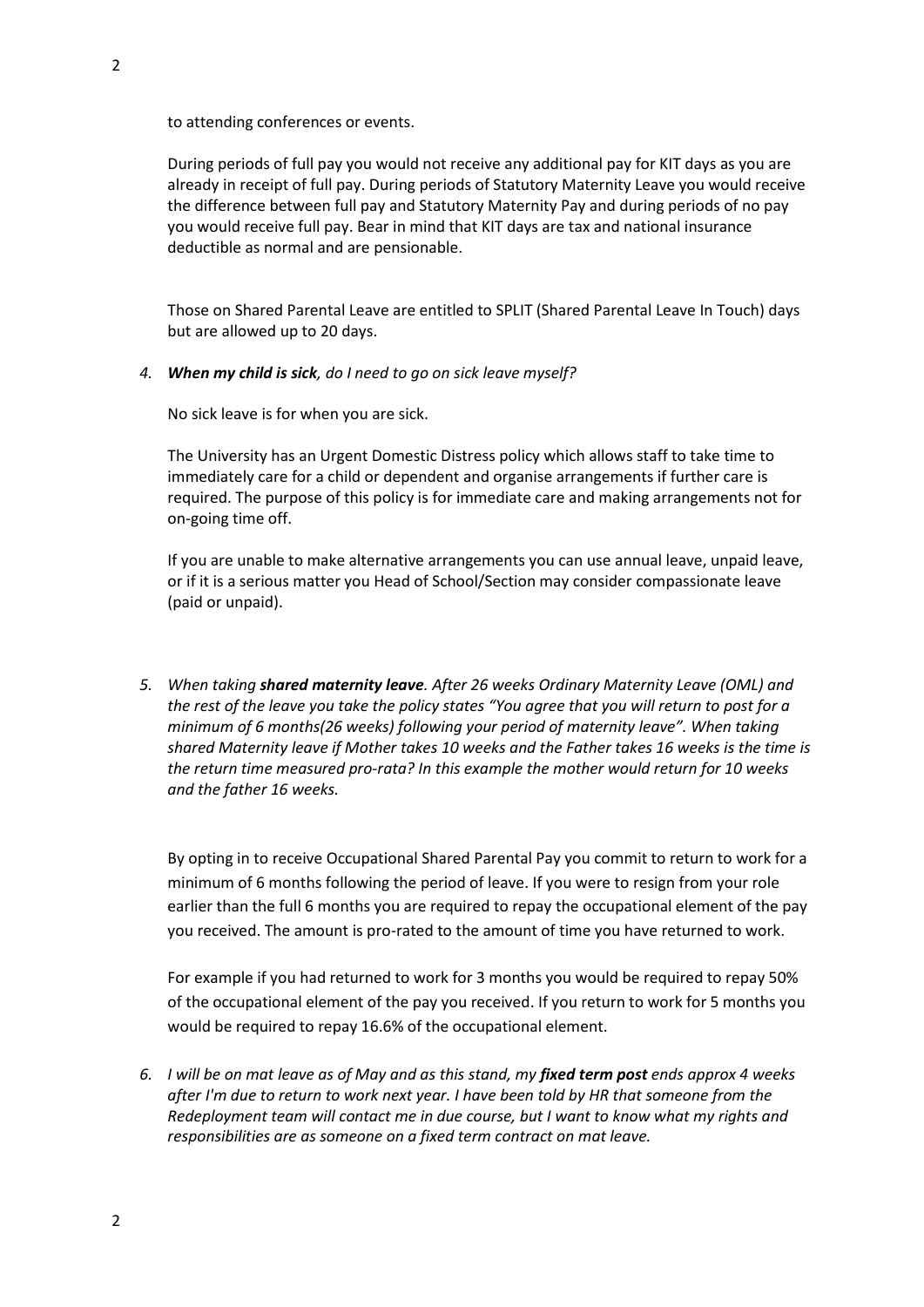This depends on the terms of your contract. Make an appointment with the Redeployment Team. They will gather information about keeping in touch during your leave and how you wish to be contacted. A process would be started to try to avoid redundancy.

*7. Does there have to be a certain length of time left on your contract before you can qualify for full maternity pay? I can see that you have to return to work for 6 months after maternity leave but I'm wondering if when you leave for maternity leave you only have say 2 months left on your contract, what are your options then? You would technically be up for redeployment but still have time left on your own project and potentially have further grants coming?* 

You do have to be employed for a certain period in order to receive occupational maternity pay and you are expected to return to work for a period of 6 months following your leave. However if your contract was to come to an end earlier than 6 months then you would not be required to repay the occupational element of your pay because it is not your fault you have not been able to return to work for 6 months.

*8. I have a colleague who was appointed (on a substantive basis) while pregnant, and because she hadn't been employed by the University for long enough, she was only given the statutory maternity leave, which is 2 weeks, before having to start teaching. My colleague was junior, her partner was unemployed, she couldn't afford to take unpaid leave, and she felt that it might threaten her employment status to join the Union, so she didn't challenge this, but it profoundly shocked the entire School that the policy was enforced in those circumstances. Could this still happen today?*

Joining the Union does not threaten your employment status, no matter how early in your career you join. AUCU member Dannette Marie has now confirmed that you can join the Union as soon as you start working, and seek advice even before you start.<sup>1</sup>

<sup>&</sup>lt;sup>1</sup> Annette Marie (AUCU): 'Any new member of staff (Grade 5 and above) can join UCU as soon as they begin employment at the university. They can be advised as soon as they join and I'm sure there have been cases where advice has been sought about new contracts before an individual has begun their employment especially if individuals are moving between universities and/or intending to become a member.

I think where the confusion is - is that in general terms when someone becomes a member there is a waiting time of 3 months before they can receive legal advice from UCU lawyers. This stipulation is really to avoid the issue of individuals only joining up to receive immediate advice if there is a problem (e.g., disciplinary, threat to employment status) and then cancelling their membership once the problem has been resolved. However, what needs to be understood is that there is local discretion with regards to this stipulation. This means, that if a new member (i.e., someone who is within three months of joining) was to experience a significant issue then they should seek advice from our branch administrator (Susan Melvin) who will then advise a branch officer (i.e., Chair, Vice Chair, Secretary) who will then determine whether the issue can be resolved locally or whether it is best to seek advice from our National Officer (Mary Senior). If it is the view of the National Officer that a legal opinion is required then it will be sought. Cases that fall within the remit of the Equality Act can often be resolved (and have been) locally.

So, in short, any new member can be and will be advised by a local case-worker in the first instance. If we feel the issue is significant and it can't be resolved through the local machinery then we will take the case to the National Officer because it is likely that the issue has potential implications and/or consequences for members in the local bargaining unit (all those on Grade 5 and above) and possibly nationally.'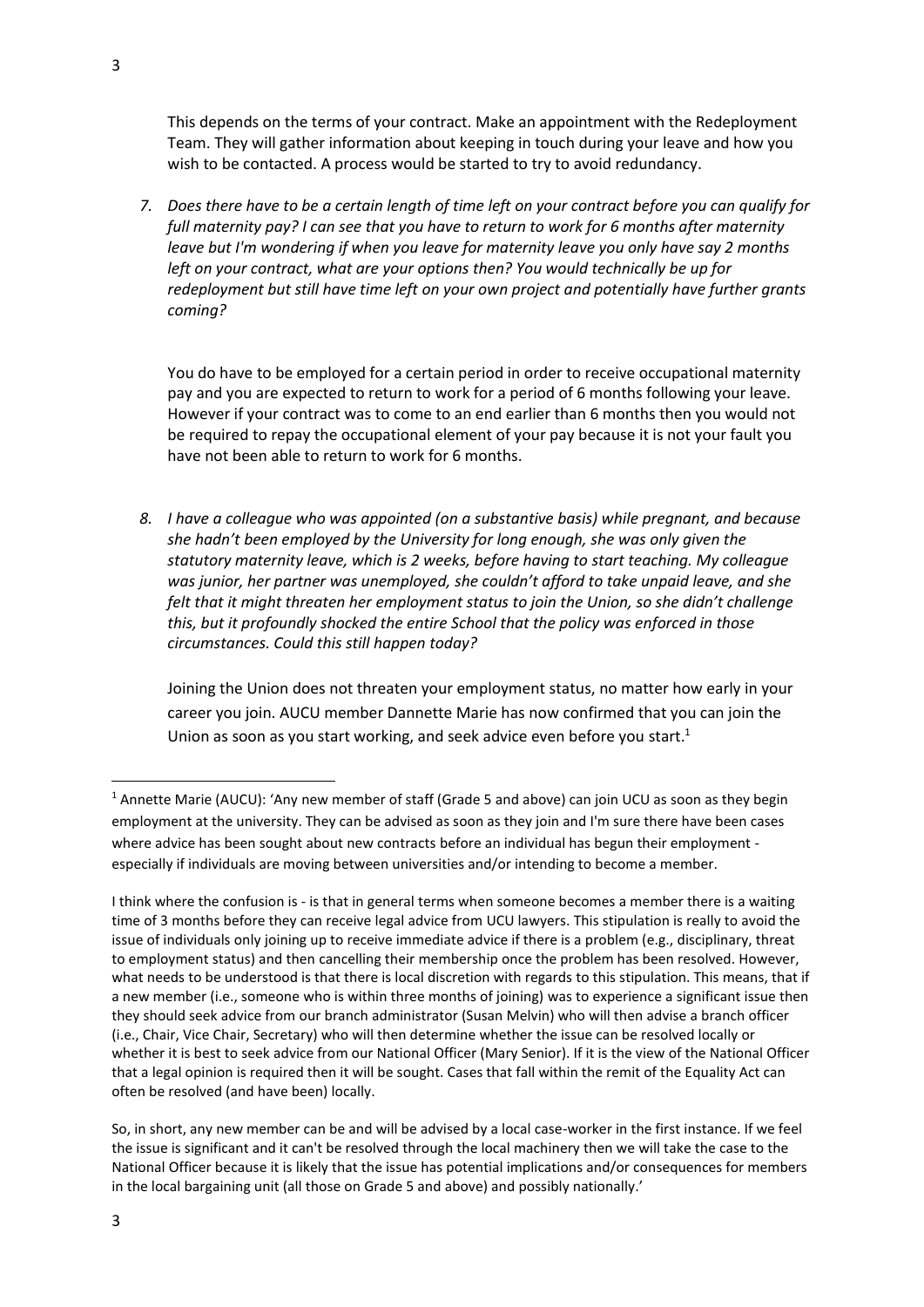You are entitled to maternity / paternity *leave* from day 1 of your employment (and legally you must take 2 weeks as a minimum).

However you are only entitled to receive pay during maternity leave if you meet the service criteria.

To receive Statutory Maternity Pay you must have been employed for 26 weeks by the end of your 26<sup>th</sup> week of pregnancy.

To receive Occupational Maternitay Pay, which the University offers additional to Statutory Maternity Pay, you must have been employed by the University for 1 year by the end of your expected week of childbirth.

If you do not meet either of these requirements you may qualify for the Maternity Allowance but this is not paid through the University and you would need to seek advice from the Job Centre.

Tim Arnot advised that the Maternity Policy is due for review by the Policy Review Group in the coming months and that he would provide feedback to that group. Tim advised that he would inform his colleagues on the group that the Parents' Network had suggested it would helpful to new appointees and junior colleagues if the policy could account for staff who join the University either already pregnant or become pregnant very early on in their employment.

This policy would help junior colleagues arriving in Aberdeen with a partner having yet to find employment, to manage their cash-flow situation. It would enable Schools and Units to recruit the people they want when they are available on the job market, without facing difficult workload allocation decisions (especially if the newly-appointed parent is a mother recovering from childbirth and working at establishing breastfeeding: it seems difficult to expect Schools to give such a vulnerable employee a full teaching workload, and equally difficult to expect Schools to cope without the teaching provision). Finally, making it effectively possible for a junior, newly-appointed mother to receive maternity pay as well as leave, would maximize the University's chances of staff retention and fostering female talent, as it correlates neatly with the number of female professors in British universities (see [https://www.theguardian.com/education/2018/jan/21/better-maternity-leave-could](https://www.theguardian.com/education/2018/jan/21/better-maternity-leave-could-help-universities-retain-women-study)[help-universities-retain-women-study\)](https://www.theguardian.com/education/2018/jan/21/better-maternity-leave-could-help-universities-retain-women-study).

Tim did note that Statutory Maternity Pay, although paid to staff by the University, is actually paid by the government and so the University had no option but to follow legislation in this regard.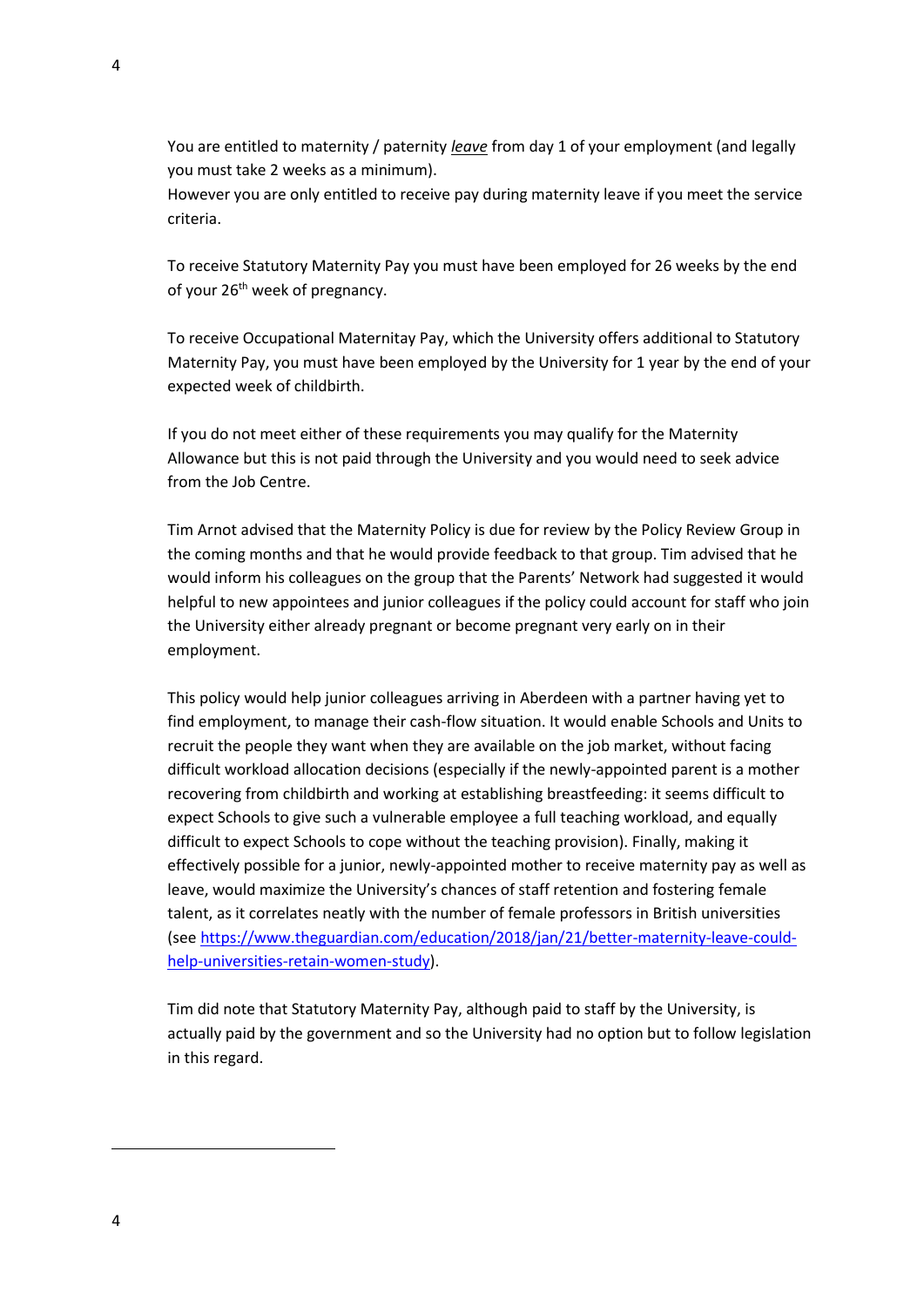#### **Flexible working arrangements**

*1. If you decide to work term time, how much is your salary going to be reduced?* 

Different Schools and Sections have varying definitions of 'term time', However in an example where you worked full time, 52 weeks a year but reduced to full hours but over 32 weeks a year your salary would decrease by 38.5%.

*2. The website emphasizes that requests for going part-time can be denied on the basis of operational needs for one's School or unit. Is there any legal basis on which to claim parttime in order not to be pushed out of one's job by external constraints, such as childcare?*

Employers are required by law to give consideration all requests for flexible working. An employer can reject the request on the basis of a number of reasons outlined in legislation. If employer rejects the request with in line with legislation then there is no legal recourse to challenge this. The University operates an appeals process for flexible working requests.

In Tim's experience few flexible working requests are rejected outright but in some occasions has seen negotiation between the School/Section and individual as the original request isn't workable but an alternative may be.

3. *Several people I have talked to are worried about going part-time because they believe that they may never get their full-time position back. Is this a real risk? Is there a history of this at Aberdeen*?

Yes, this is a possibility. If for example you reduced your hours to 50% FTE it is reasonable that the School/Section hire someone else at 50% FTE to ensure the same standards continue. If you then wish to increase your hours back to full time then your School/Section may not have the budget and/or work for you to undertake.

Tim couldn't comment on there being a history of this but couldn't recall instances where staff had asked to increase their hours after a flexible working request to part time.

*4. Can you start applying for going part-time while still on probation, on the understanding that going part-time would be conditional to passing the probation? Or is this not advisable, for instance could it deter HR from validating the probation?*

Yes, you can apply and go part time while on probation. Probation and going part-time are treated as two separate issues. Completing your probation is no prerequisite to going parttime. Your probation objectives may need to be adjusted if going part-time during your probation, as it would be unreasonable to expect you to achieve the same outputs as if you were working full time. .

HR do not validate probations. For Academic staff this is done by the Head of School and 2 VPs. For other staff this is done by the line manager and Head of School/Section. HR